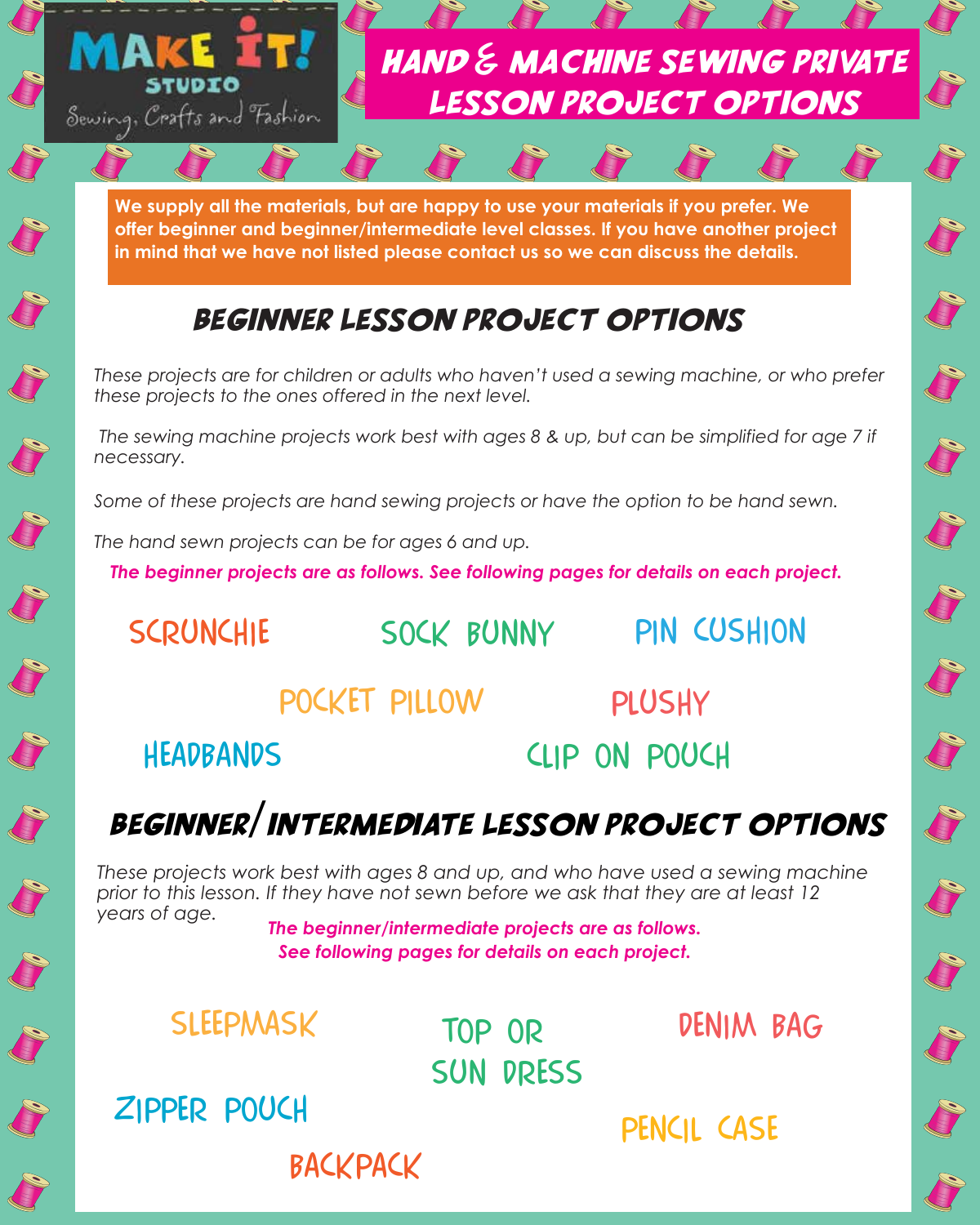





**SCRUNCHIE** 



learn how to make your own scrunchies! you can pick your print or add a knotted bow for extra cuteness! if you finish early YOU CAN MAKE 2 OR ADD A SIMPLE headband.

#### reversible headband

clip on pouch



these little pouches are perfect to hold your school id or metro card and then clip on to your backpack.



FINALLY A HEADBAND THAT YOU TO choose your own fabrics! for the reversible you can have a solid on one side & a print on the other or do 2 different prints. make it your own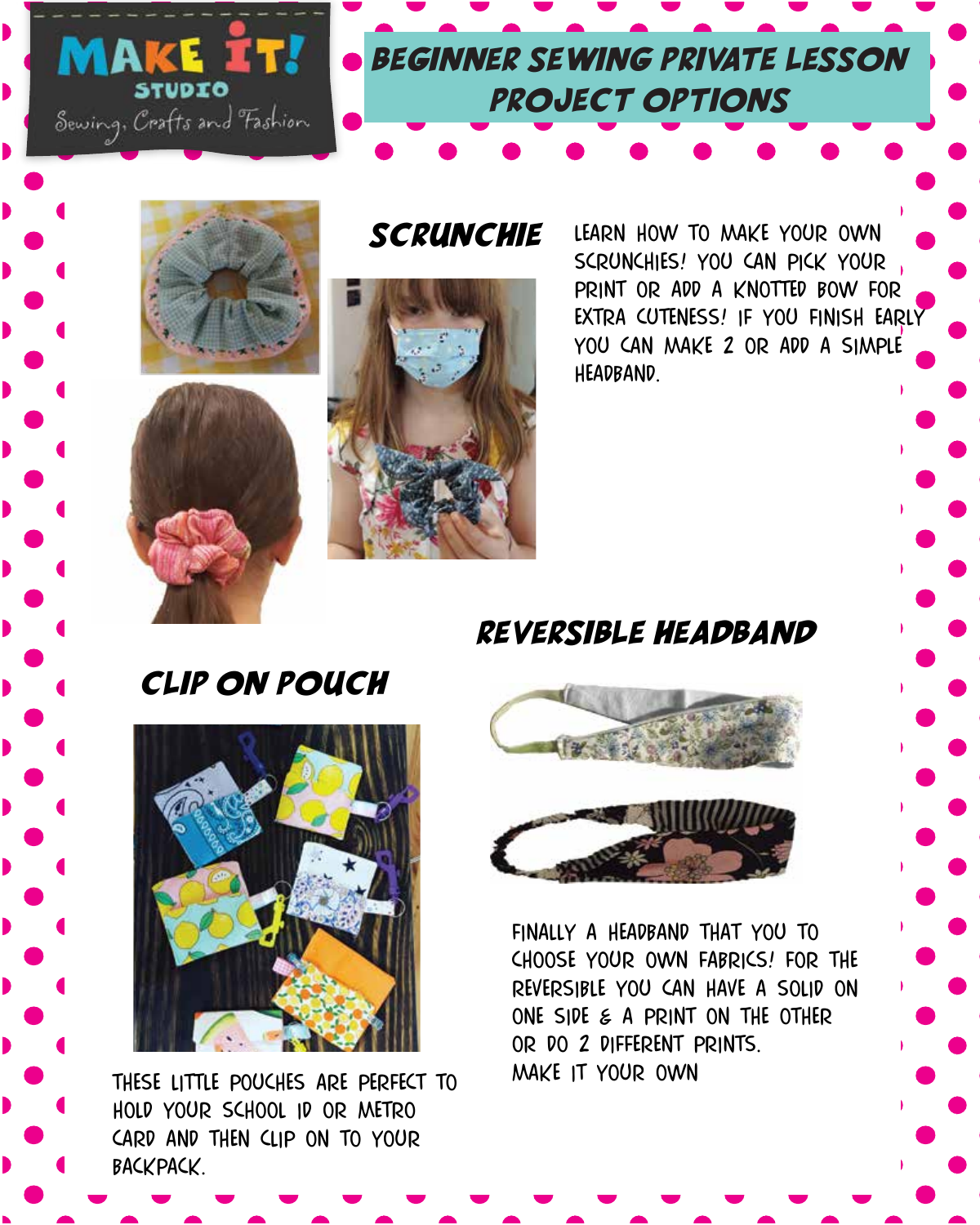

# Beginner sewing private lesson project options

#### sock bunny

*This is a hand sewing project*



Company of the Company of



these are super fun and can be made into really any animal or creature you like. you design the creature and choose the sock you want, it could be fuzzy, patterned OR SOLID... IT'S UP TO YOU!

#### pocket pillow

this will be your design, so you choose the fabric and the shape of the pillow. you choose where and what shape pocket you want. you can add some tassels or any other embellishment you like.



### pin cushion or plushy

*This can be done either by machine or hand sewing depending on age of the student and on shape of the design.*



if this is just the beginning and you plan to do a lot more sewing, you might as well design your own pin cushion! you pick the shape and the FABRIC AND YOU'LL HAVE IT FOR A LIFETIME of sewing!

if you prefer a plushy instead, all we need to do is add a ribbon and a key ring/hook.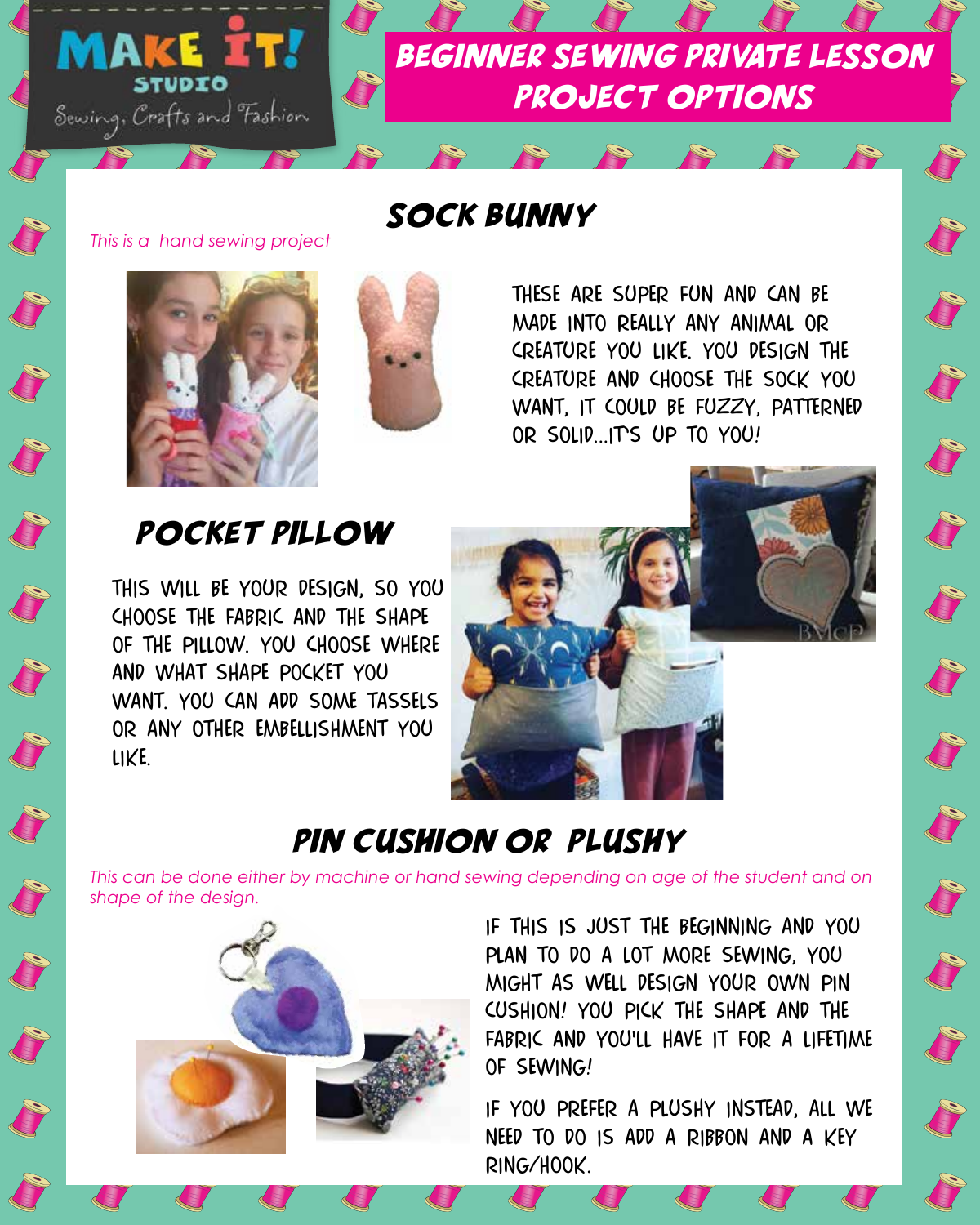



### Beginner /intermediate machine sewing private lesson project options

#### sleep mask

imagine, a sleep mask of your dreams! you can design it however you like, add cat ears, eye lashes or any other details you want to embellish it with!

#### up-cycled backpack

you can make this out of a T-SHIRT OR A PAIR OF JEANS. ITS your design so you choose the fabric, where to place the pocket and whether you want to embellish it with a patch or a tassel.





#### simple sun dress or top



if you always dreamed of designing and making clothes this simple dress/top is a great way to start! you pick the fabric and the ribbon for the **STRAP** 



Reversible Beret

you can have so much fun with this design! you can make it a traditional french beret or add these fun fruitie details like these 2 did. or add some cat ears...so many fun options!